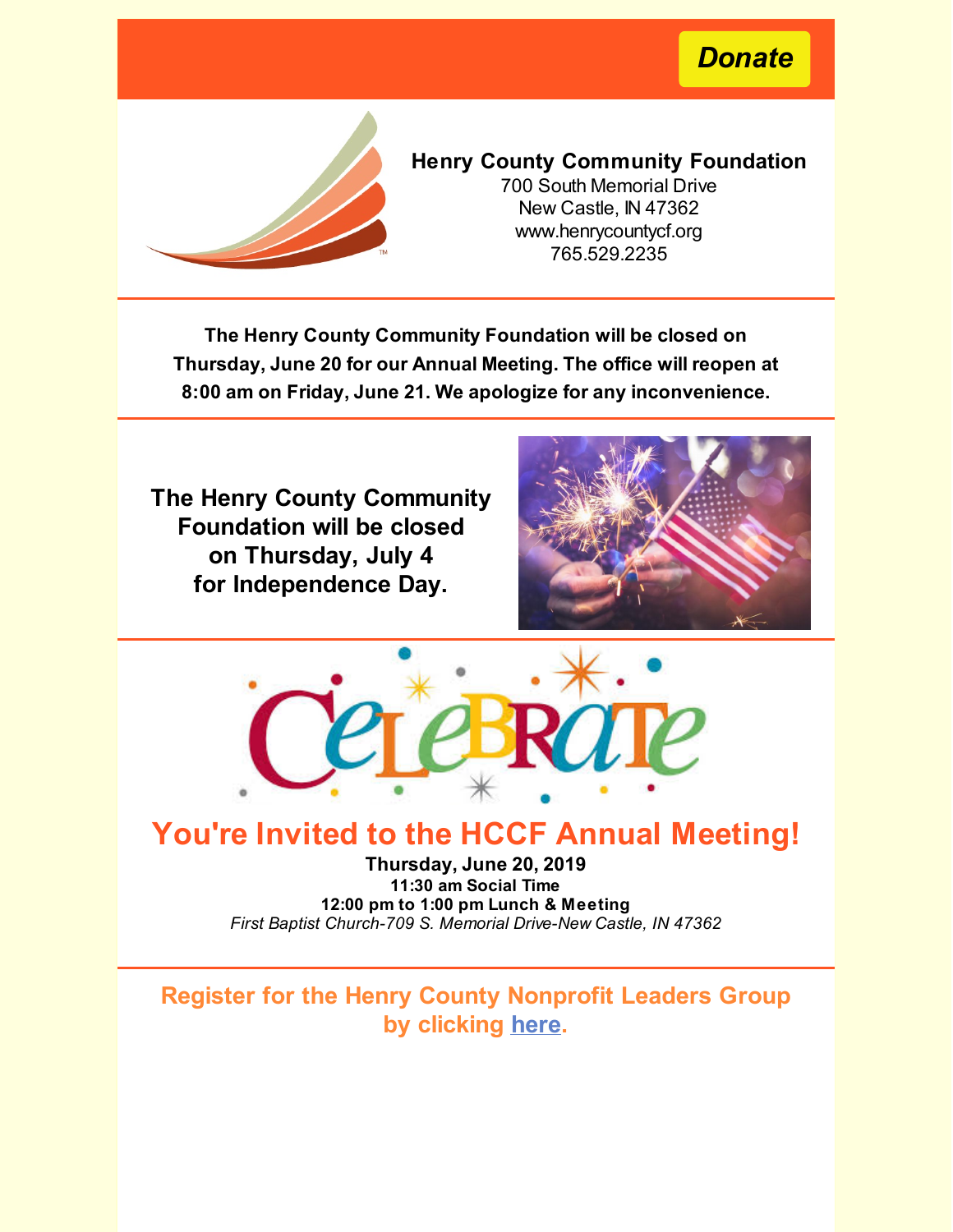

The Henry County Community Foundation has sponsored Shafer Leadership Academy to work with a team of your peers to develop a Henry County Nonprofit Leaders Group. Inspired by similar groups across the state, this is an opportunity for nonprofit professionals and volunteers to gather for professional development, collaboration, and connecting.

We are providing two opportunities for you to join in a community conversation regarding a possible Henry County Nonprofit Leaders Group. Friday, June 21 or Monday, June 24

## Sponsored by:

Henry County Community Foundation 700 S. Memorial Drive New Castle, IN 47362

# When can I attend a meeting?

Friday, June 21 11:30 am-1:00 pm **Henry County REMC** Register by June 19

## Monday, June 24  $6:00$  pm - 7:30 pm Hoosier Gym in Knightstown Register by June 20

# What will be included in the meetings?

- 1. Opportunity to meet other nonprofit professionals
- 2. Provide your input about forming a nonprofit executive group
	- 3. Enjoy a meal on us!

# **How do I register?**

**Register at** shaferleadershipacademy.com

## **Questions?**

**Contact** info@henrycountycf.org or call 765.529,2235

# **Register for the Henry County Nonprofit Leaders Group by clicking [here](https://www.shaferleadership.com/about-shafer-leadership-academy/henrycountynonprofitexecutives/?fbclid=IwAR1ya0RiZ6xPbUCMtAEcFRVNT_plb2qBt7rJysjDmg4I6iPp7YneyeDIN5Y).**

## **Women's Circle of Friends Grant**

**Grant Application Is Open!**

**Grant Application Due**: Wednesday, July 31 by 5:00 pm

**Visit [here](https://www.henrycountycf.org/grants/womens-circle-of-friends-grants/) for more information.**

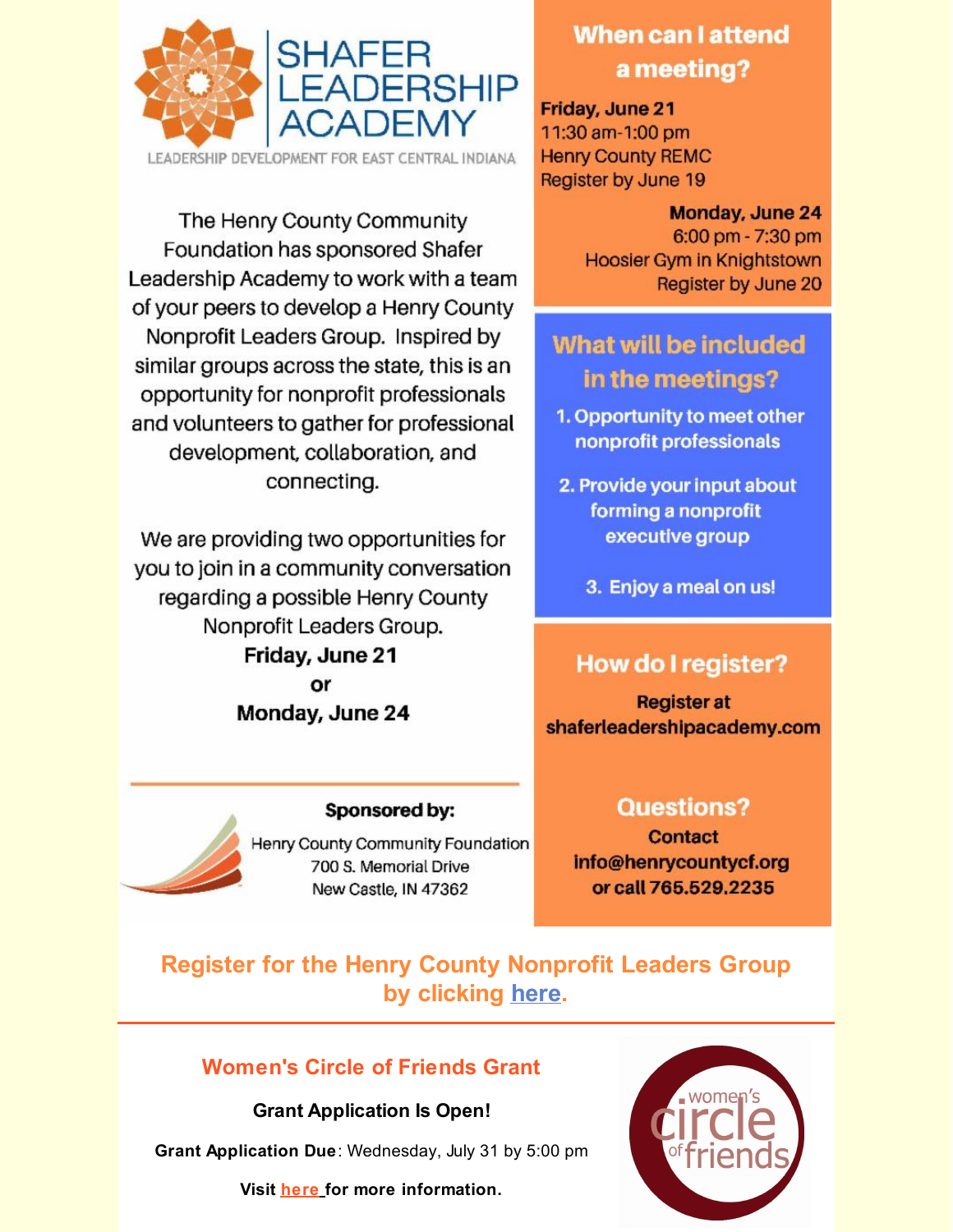

## **Donate to the CHOOSE HENRY FLEX FUND and your gift will be MATCHED 2:1**

## **The matching opportunity is available for a LIMITED TIME ONLY!**

The Choose Henry Flex Fund is unique in its ability to assist local nonprofits that provide programming and services in Henry County. Grants are made from the Choose Henry Fund to organizations that address the needs of the community to promote and support social services, arts and culture, health and recreation, civic affairs, and education for Henry County residents. Click [here](https://www.henrycountycf.org/) to learn more about the Choose Henry Flex Fund.

#### **Ways to Donate**

- Online at [www.henrycountycf.org](https://www.henrycountycf.org/giving/donate-online/)
- Cash or Check at Henry County Community Foundation, P.O. Box 6006, New Castle, IN 47362
- Gift of Grain
- IRA Rollover
- Stock



# **Teacher Excellence Award 2019 Winner: Emily Whaley**

Congratulations go out to Ms. Emily Whaley who received the 2019 Henry County Community Foundation Teacher Excellence Award. Ms. Whaley is a Mathematics teacher and Data and Technology Integration Coach at Shenandoah High School. The award was presented in a special assembly of all students on May 22.

The Teacher Excellence Award is the highest honor the Foundation can bestow on an individual in education. The honor is designed to recognize teachers who have

demonstrated an outstanding commitment to inspire students to reach for difficult and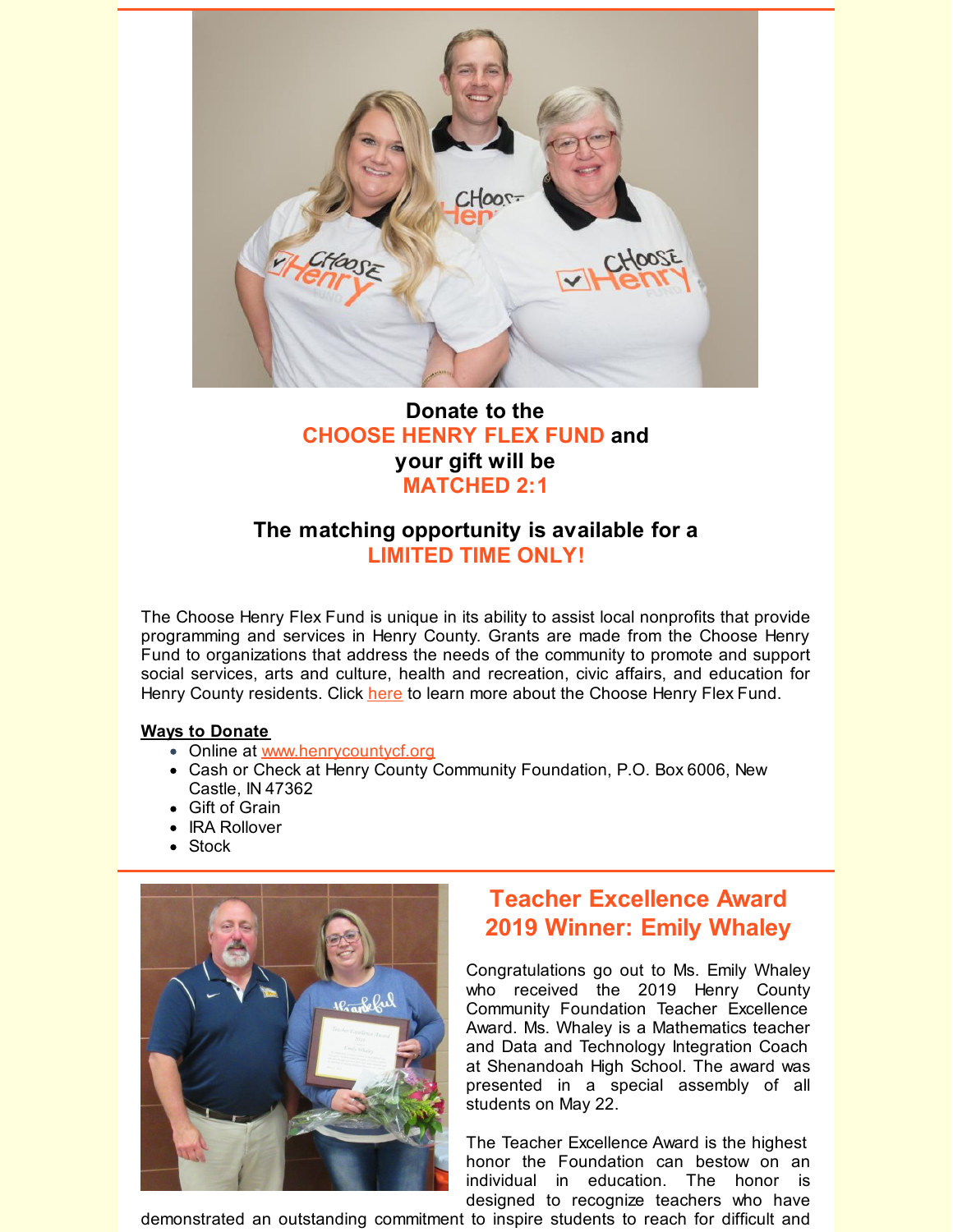lofty goals. Persons to be recognized have earned the respect of students, parents and peers through sustained effort, high moral standards and the likelihood of enduring beneficial effects on the students with which they have worked.

Not all nominators choose to be revealed, but Greg Allen, principal of Shenandoah, was proud to nominate and tell the community about the wonderful educator he works with. "Emily Whaley is an excellent educator who is dedicated to her students, our school, and to our community. I cannot think of a better example of an exemplary teacher." In his application Allen shared "(Her) dedication to students at Shenandoah is unrivaled by any teacher I have been in contact with in 22 years as an educator."

Ms. Whaley teaches Algebra, Pre Calculus and Trigonometry. She was instrumental in bringing dual credit and early college opportunities to Shenandoah through her own interest in meeting the needs of the students on campus. She serves as a student council advisor and a data/technology coach for Shenandoah. This year Ms. Whaley stepped up to teach a 7:00 a.m. class when another teacher became seriously ill. Not only did she teach the class, but she began coursework for dual credit certification to benefit the future of her students.

Any current, full-time educator of a public school within Henry County was eligible for nomination and the winner was selected by judges who are or have been teachers outside the county. This year seven exceptional teachers were nominated for the award. This award is sponsored by an endowment at the Foundation.

Allen summed up his nomination saying, "Emily Whaley is a leader in our school, the community and her church. Mrs. Whaley stands up for what she believes. She balances an incredible amount of responsibility with what seems like relative ease. (Her) work ethic, abilities and personality make her a perfect fit for any high school. Shenandoah is blessed to have (her) as a teacher leader."

*(Pictured left to right: Greg Allen, Shenandoah principal and Emily Whaley, 2019 Teacher Excellence Award Winner)*



## **Directory of Indiana Grantmakers**

An online resource is located at the New Castle-Henry County Public Library. The database has profiles of over 1,000 funders in the state of Indiana.

Champion. Support. Connect.

**Visit [here](http://www.henrycountycf.org/directory-of-indiana-grantmakers-available/) for more information.**

#### **Memorials**

At the request of the family, the Foundation is honored to accept

donations for the following people.

## *[Richard](https://www.henrycountycf.org/richard-a-dick-riley/) A. (Dick) Riley*

May 18, [2019](https://www.henrycountycf.org/richard-a-dick-riley/)

## *E. Lewis [Larrison](https://www.henrycountycf.org/e-lewis-larrison/)*

May 13, 2019

## **May Memorials**

Carrie Copenhaver's father Judy Dunsmore Beverly Brenner Grubb

Charlotte McClurg Pattie Moore Taylor (Tim) Morris